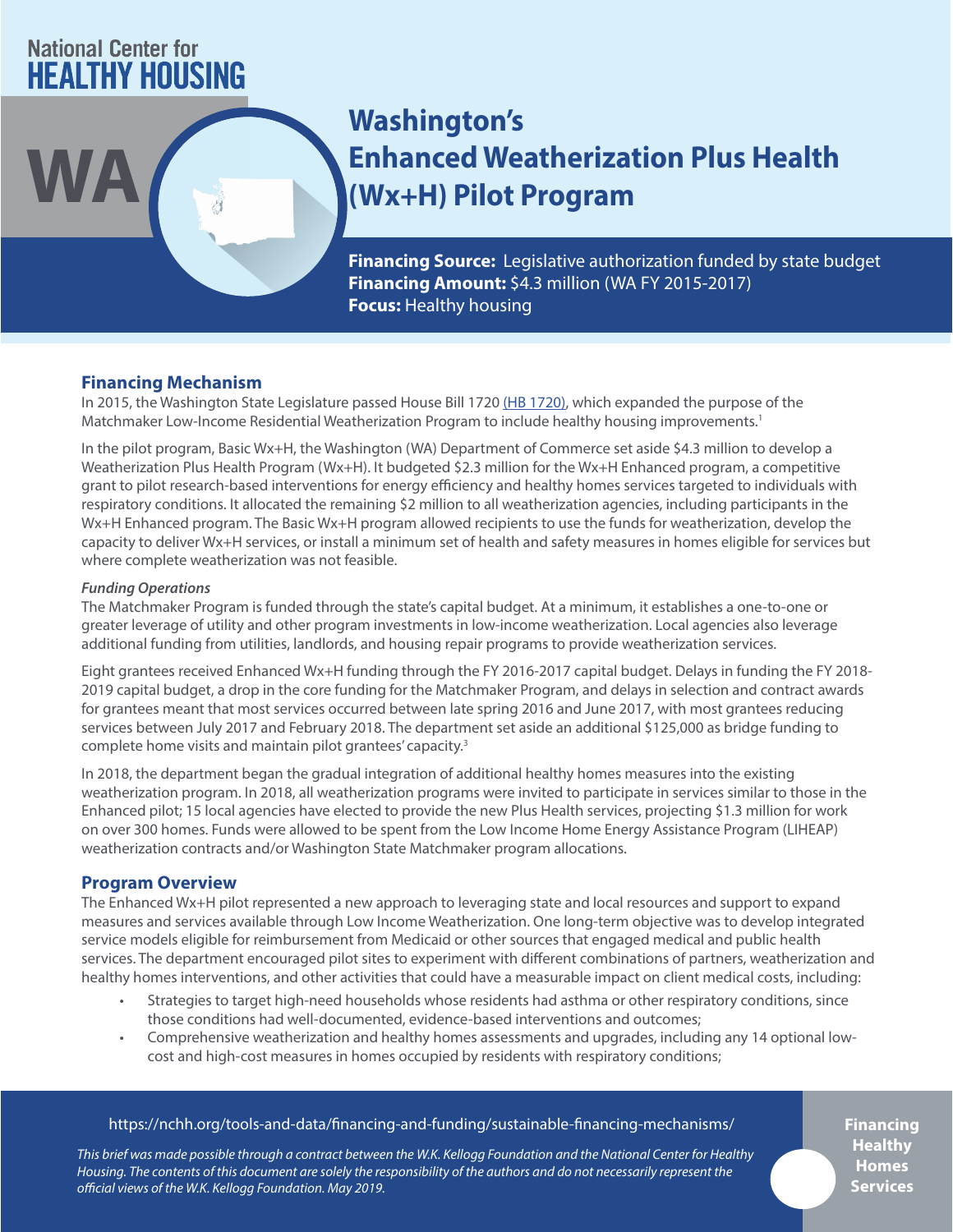- Coordination between asthma management and healthy homes-related education services though community health workers (CHWs) and/or agency staff home visits at three, six, and 12 months;
- Low-cost green cleaning kits and other supplies;
- Leveraged funding for additional repairs and healthy homes measures; and
- Coordinated services with community partners including public health medical or mental health case management services.

Enhanced Wx+H grantees applied the standard weatherization eligibility requirements for enrollment. They also implemented changes in their procedures to target occupant and unit needs, expand the pool of weatherization contractors trained to install new healthy homes measures, and increase staff training (including receipt of a certificate of completion for the *Essentials for Healthy Homes Practitioners* training offered through the [National Healthy Homes Training](https://nchh.org/who-we-are/healthy-housing-solutions/healthy-homes-training-center/)  [Center and Network](https://nchh.org/who-we-are/healthy-housing-solutions/healthy-homes-training-center/)).<sup>4</sup> In 2018, this training requirement was changed to the Building Performance Institute's Healthy *[Homes Evaluator](http://www.bpi.org/certified-professionals/healthy-home-evaluator)* training.

The 2016 Basic Wx+H pilot program policy established an approved list of 14 measures with a cap on installed measure costs (IMC) at \$2,500 per unit unless prior approval was obtained from the department. Basic healthy homes measures included client education, green cleaning kits, dust mite covers, walk-off door mats, adjustments to water heater temperatures, carbon monoxide and smoke detectors, mechanical/exhaust ventilation, HEPA vacuum cleaners, furnace filters, removal of toxic household chemicals, pest mitigation, and mold and moisture abatement.

The 2016 Enhanced Wx+H pilot program grantees had both a higher installed measures cap (\$4,000) and additional approved measures. These included low-VOC flooring, plumbing repairs, roof repair or replacement, provision of gutters and downspouts, comprehensive cleaning, fall and slip prevention measures, provision of dehumidifiers, and crawlspace sealing.<sup>5</sup> The 2018 program increased the installed measures cap to \$8,000.

# **Program Operations – How They Work**

In the 2016 pilot, two Enhanced Wx+H service models emerged:

- *1. Community health worker (CHW) partnerships*: Three grantees established partnerships with local public health departments and other health organizations experienced in offering community-based home visiting services. Wx+H funding was used to maintain these organizations' general capacity to support CHW services.<sup>6</sup>
- *2. Referral-based models*: Five grantees collaborated with community health partners for consultation and referrals but provided all program services (weatherization, healthy homes, and home visits/education) in-house. These programs were more likely to focus on energy efficiency, healthy homes measures, and management of environmental triggers but less likely to address case management needs or health and medication management.

The majority of clients (77%) of the 2016 pilot Enhanced Wx+H program came from existing weatherization of energy assistance programs. Referrals from healthcare providers, clinics, the Indian Health Service, and asthma programs accounted for 16% of the enrolled projects. These referrals often did not meet the federal weatherization eligbility requirements for low-income, or the properties themselves were not suitable for weatherization. In addition, referral partners may not have been familiar with weatherization program requirements.

By the pilot's completion, Enhanced Wx+H funded interventions in 254 homes where at least one household member had a respiratory condition, with an additional 211 homes receiving services funded through community partners or other Department of Commerce grants. The former were more likely to receive a package of comprehensive weatherization and healthy homes interventions as well as post-intervention follow-up home visits. The latter tended to receive a lower-cost package (under \$1,000) of healthy homes services because they did not qualify for the more comprehensive services or dropped out of the pilot before the units could be completed. Thus, the profile of households receiving services from the pilot was not significantly different from those who would have qualified for other low-income weatherization services.<sup>7</sup>

Excess moisture and ventilation, cleaning, and general household conditions represented the most common concerns identified during the in-home pollution source survey (PSS) that informed decisions about interventions. Many of the homes with the greatest needs exceeded the weatherization caps on the costs of services and only qualified for healthy homes or low-cost interventions. Nineteen percent of the projects completed served "high need" homes; i.e., those where the PSS identified three or more hazards of major concern. "A total of \$723,000 (36%) of the \$1.98 million Enhanced W<sub>x+</sub>H grant funds passed through to local agencies went toward IMCs. The remainder of the grant was used for outreach, education, assessments, home visits, program development, and administration." 8

#### *Billing for Services*

The per-unit costs varied widely, with installed measure costs (IMC) ranging from \$74 to \$44,003 for all upgrades:

- Median IMC for all Wx+H projects: \$9,341
- Median IMC for healthy homes-only projects: \$3,288

#### **<https://nchh.org/tools-and-data/financing-and-funding/sustainable-financing-mechanisms/>**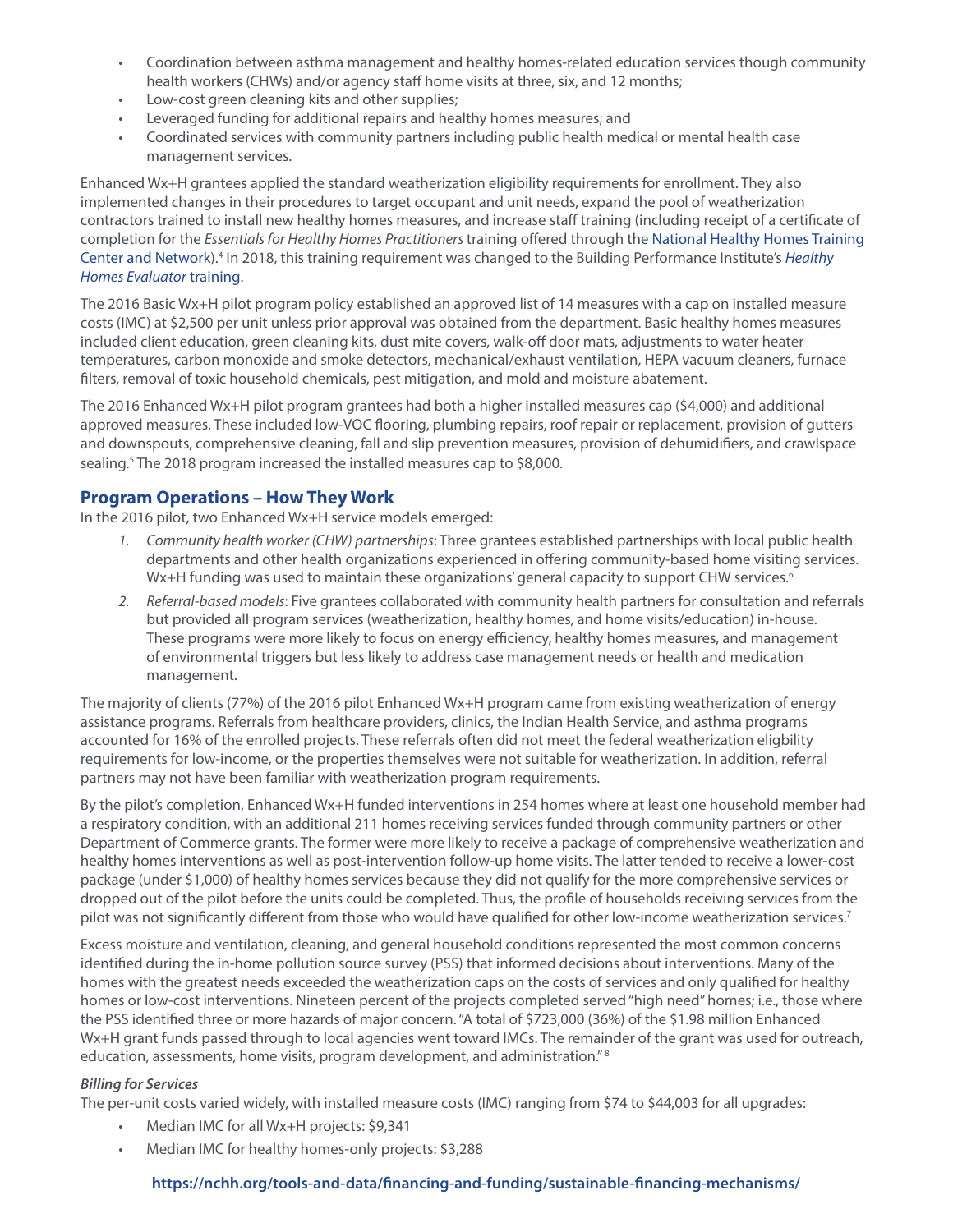- Median IMC for comprehensive projects: \$13,972
- Median IMC for all single-family weatherization projects (FY 2016 -2017): \$10,200.9

The Department of Commerce directly contracts with local weatherization agencies. Weatherizing agencies may subcontract with CHWs and other contractors to fulfill the terms of their contract with Commerce.

#### **Outcome and Evaluation**

The Department of Commerce has contracted for three evaluation studies from Washington State University (WSU). The first two, on early stages of implementation and later lessons learned, have been published. The final evaluation on costs and benefits is expected in 2019.

One of the goals of the Enhanced Wx+H pilot was to participate in ongoing Medicaid waiver or Accountable Communities of Health processes. Four of the eight grantees had modest success and also gained general encouragement for coordination of services, but they received no direct funding for measures or services.10

#### *Return on Investment*

While no formal evaluation of return on investment has been published for Weatherization Plus Health, the weatherization work through the Washington Weatherization Assistance Program experiences a 20% reduction in energy consumption and an average reduction of \$324 per year in energy bills.<sup>11</sup>

In 2017, WSU assessed the feasibility of matching Medicaid utilization records with client records from the pilot. They concluded that the match would be marginal and not likely to detect changes in utilization rates due to client conditions, variations in the housing-level treatments, and the large share of low-income weatherization clients whose health costs are covered through Medicare, disability, or military systems.12

#### **Lessons Learned**

Asthma programs and weatherization services providers have traditionally approached respiratory illness through different paths. Integrating both services can create a connection that results in greater efficiency and positive results. The pilot demonstrated that there was a demand for services for residents with respiratory conditions among the existing weatherization clientele; however, building and maintaining the partnerships with healthcare providers, funding, and standardized procedures for referrals and interventions require a longer time frame than the pilot anticipated. Caps on weatherization expenditures acted as a barrier to provide comprehensive services to high-need households. "Those with the highest medical need and most complex issues were often in situations where the home was not treatable due to structural concerns, clutter, or mental or other health-related barriers. Rather than getting higher levels of services, many of these clients only received low-cost measures and education. […] Systems for capturing and maintaining personal identifiers were inconsistent and not always well maintained."<sup>13</sup> If these barriers can be removed, the healthy homes interventions continue to hold promise for better health for residents served by the program.

## **For More Information**

#### **Tim Bernthal**

 $\overline{\phantom{a}}$  . The contract of the contract of  $\overline{\phantom{a}}$ 

Communications Coordinator, Washington State Department of Commerce Phone: 360-259-6330 (cell). Email: [tim.bernthal@commerce.wa.gov](mailto:tim.bernthal%40commerce.wa.gov?subject=)  Weatherization Plus Health website: [https://www.commerce.wa.gov/growing-the-economy/energy/weatherization-and](https://www.commerce.wa.gov/growing-the-economy/energy/weatherization-and-energy-efficiency/matchmaker/weatherization-plus-health-wxh/)[energy-efficiency/matchmaker/weatherization-plus-health-wxh/](https://www.commerce.wa.gov/growing-the-economy/energy/weatherization-and-energy-efficiency/matchmaker/weatherization-plus-health-wxh/)

1 Washington State Legislature. (2015). *House bill report HB 1720*. Retrieved from [http://lawfilesext.leg.wa.gov/](http://lawfilesext.leg.wa.gov/biennium/2015-16/Pdf/Bill%20Reports/House/1720%20HBR%20PL%2015.pdf ) [biennium/2015-16/Pdf/Bill%20Reports/House/1720%20HBR%20PL%2015.pdf](http://lawfilesext.leg.wa.gov/biennium/2015-16/Pdf/Bill%20Reports/House/1720%20HBR%20PL%2015.pdf ) 

- 2 Schueler, V. (2018, July 23). Weatherization Plus Health pilot: Implementation and lessons learned [WSUEEP18-002]. Olympia, WA: Washington State University Energy Program. Retrieved from [http://www.commerce.wa.gov/wp](http://www.commerce.wa.gov/wp-content/uploads/2018/08/WxHSummaryReport1.pdf)[content/uploads/2018/08/WxHSummaryReport1.pdf](http://www.commerce.wa.gov/wp-content/uploads/2018/08/WxHSummaryReport1.pdf)
- 3 Schueler, V. (2018, July 23). Weatherization Plus Health pilot: Implementation and lessons learned [WSUEEP18-002] [page 15]. Olympia, WA: Washington State University Energy Program. Retrieved from [http://www.commerce.wa.gov/wp](http://www.commerce.wa.gov/wp-content/uploads/2018/08/WxHSummaryReport1.pdf)[content/uploads/2018/08/WxHSummaryReport1.pdf](http://www.commerce.wa.gov/wp-content/uploads/2018/08/WxHSummaryReport1.pdf)
- 4 Schueler, V. (2018, July 23). Weatherization Plus Health pilot: Implementation and lessons learned [WSUEEP18-002] [page 5]. Olympia, WA: Washington State University Energy Program. Retrieved from [http://www.commerce.wa.gov/wp](http://www.commerce.wa.gov/wp-content/uploads/2018/08/WxHSummaryReport1.pdf )[content/uploads/2018/08/WxHSummaryReport1.pdf](http://www.commerce.wa.gov/wp-content/uploads/2018/08/WxHSummaryReport1.pdf )
- 5 Schueler, V. (2018, July 23). Weatherization Plus Health pilot: Implementation and lessons learned [WSUEEP18-002] [page 29]. Olympia, WA: Washington State University Energy Program. Retrieved from [http://www.commerce.wa.gov/wp](http://www.commerce.wa.gov/wp-content/uploads/2018/08/WxHSummaryReport1.pdf)[content/uploads/2018/08/WxHSummaryReport1.pdf](http://www.commerce.wa.gov/wp-content/uploads/2018/08/WxHSummaryReport1.pdf)